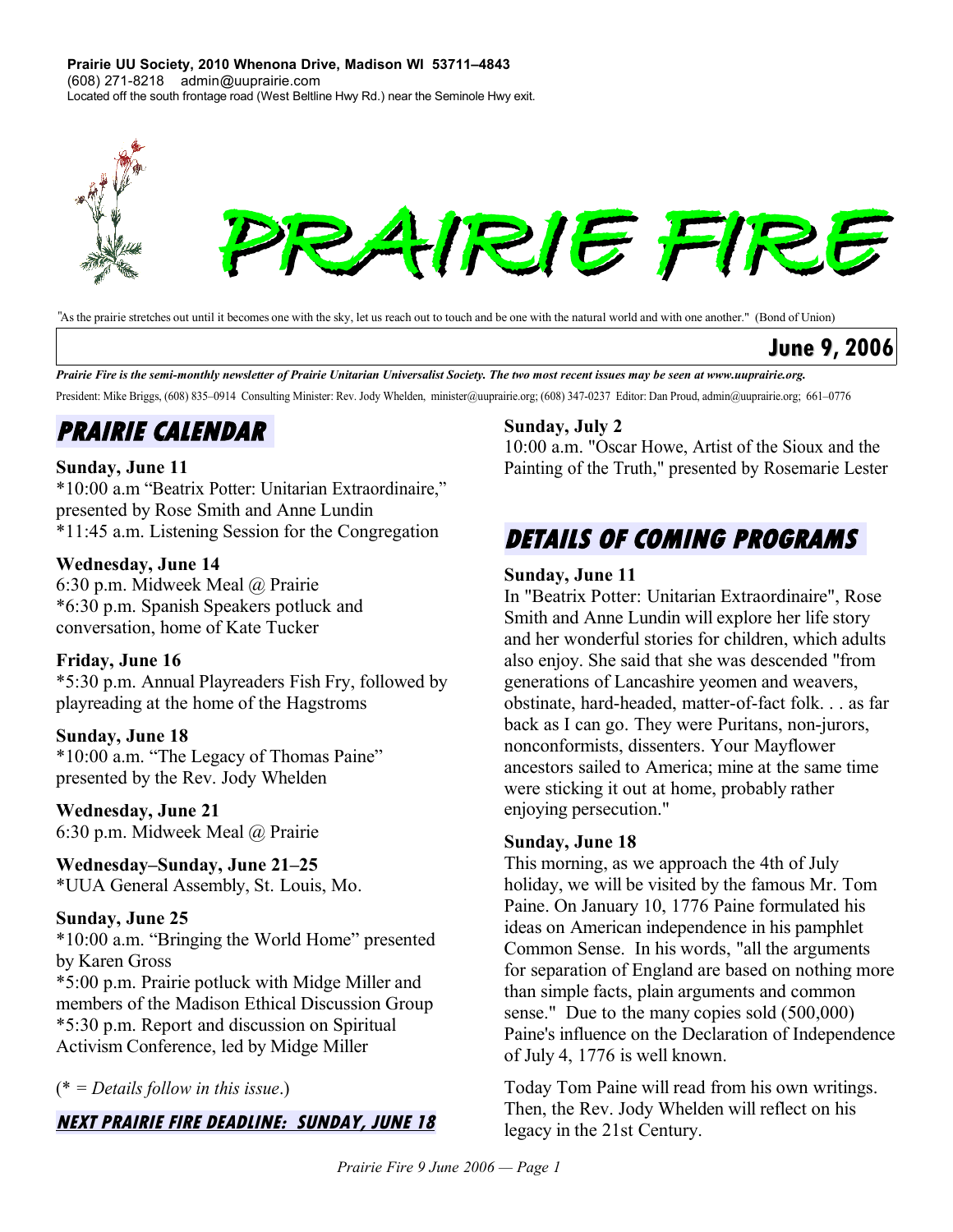#### **Sunday, June 25**

Peace Corps Year 2006 marks the 45th anniversary of an organization that has placed almost 200,000 volunteers who have served in 138 countries overseas. Karen Gross (Dominican Republic 2000- 2002) willshare her experiences using pictures, art, music, story, and literature.

Karen Gross was an active member of Prairie for a number of years. Before she left for her Peace Corps training, she presented a service on her hopes for her Peace Corps experience. She also served one summer as the director of Camp Unistar, the UU family camp on Star Island in Cass Lake, MN, near Bemidji. Karen will be arriving June 15th and house-sitting for Mary Mullen and Patty Stockdale until they return at the end of June, so there should be plenty of opportunities to catch up with her.

# **OUR SOCIETY**

### **LISTENING SESSION AFTER THE JUNE 11 SERVICE**

A special listening session (see Rev. Jody's column for more details) will follow the June 11 Sunday service.

Topics for discussion:

- 1. Ministry at Prairie
- 2. Building plans
- 3. Membership growth

Discussion might include priorities, hopes, concerns, expectations, and plans for next year.

### Ground Rules:

- 1. Three rounds, one per topic
- 2. Take turns talking in order (individuals may pass)
- 3. Be brief--keep each comment under 2 minutes
- 4. Listen while others speak

### **SPANISH SPEAKERS MEET JUNE 14**

Spanish Speakers will enjoy potluck and conversation at 6:30 p.m. on Wednesday, June 14, at the home of Kate Tucker, 4504 Camden Rd, Madison. All are welcome. For questions or directions, call Rosemary Dorney, 238-4382.

#### **ANNUAL PLAYREADERS FISH FRY JUNE 16**

Prairie Playreaders will be holding their Annual Fish Fry on June 16. The group will meet at Captain Bill's at 5:30 p.m. Theaddress is 2701 Century Harbor Rd., Middleton—right across from Harbor Athletic Club. If you are interested in coming, please contact Pat Watkins at 233-5795 before June 13 (so she can make the reservations).

The one-act play after the meal will be held at the Hagstrom's, 916 Shorewood Blvd., Madison. Drinks and dessert will be available. Anyone in the mood for some homemade rhubarb frozen yogurt?

### **HUMANIST UNION EVENING JUNE 25**

Following the all-Prairie 5 p.m. potluck on Sunday, June 25, there will be a 5:30 p.m. public meeting, cosponsored by the Humanist Union and the Madison Ethical Discussion Group, to hear Midge Miller report on the May 17-20 Spiritual Activism Conference held at All Souls Church, Unitarian, in Washington, D.C. This conference, organized by Rabbi Michael Lerner and others with the Network of Spiritual Progressives, was attended by over 1200 participants from 34 states.

According to Rabbi Lerner (keynote speaker at the UUA Central Midwest District Assembly in Madison, April 22), "Attendees came because they are sick and tired of having the Religious Right use religion or God language to justify militarism and war, cuts in spending for the poor while cutting taxes on the rich, assaults on basic civil liberties and human rights, assaults on homosexuals, and massive governmental corruption."

#### **CONDOLENCES**

Judy Skog's father died recently after a long illness. The loss of a parent, no matter how expected, is sad and challenging. All Prairie members and friends extend our sympathies to Judy on the loss of her father. Cards can be sent to Judy and Ken at 626 Orchard Drive, Madison, WI 53711.

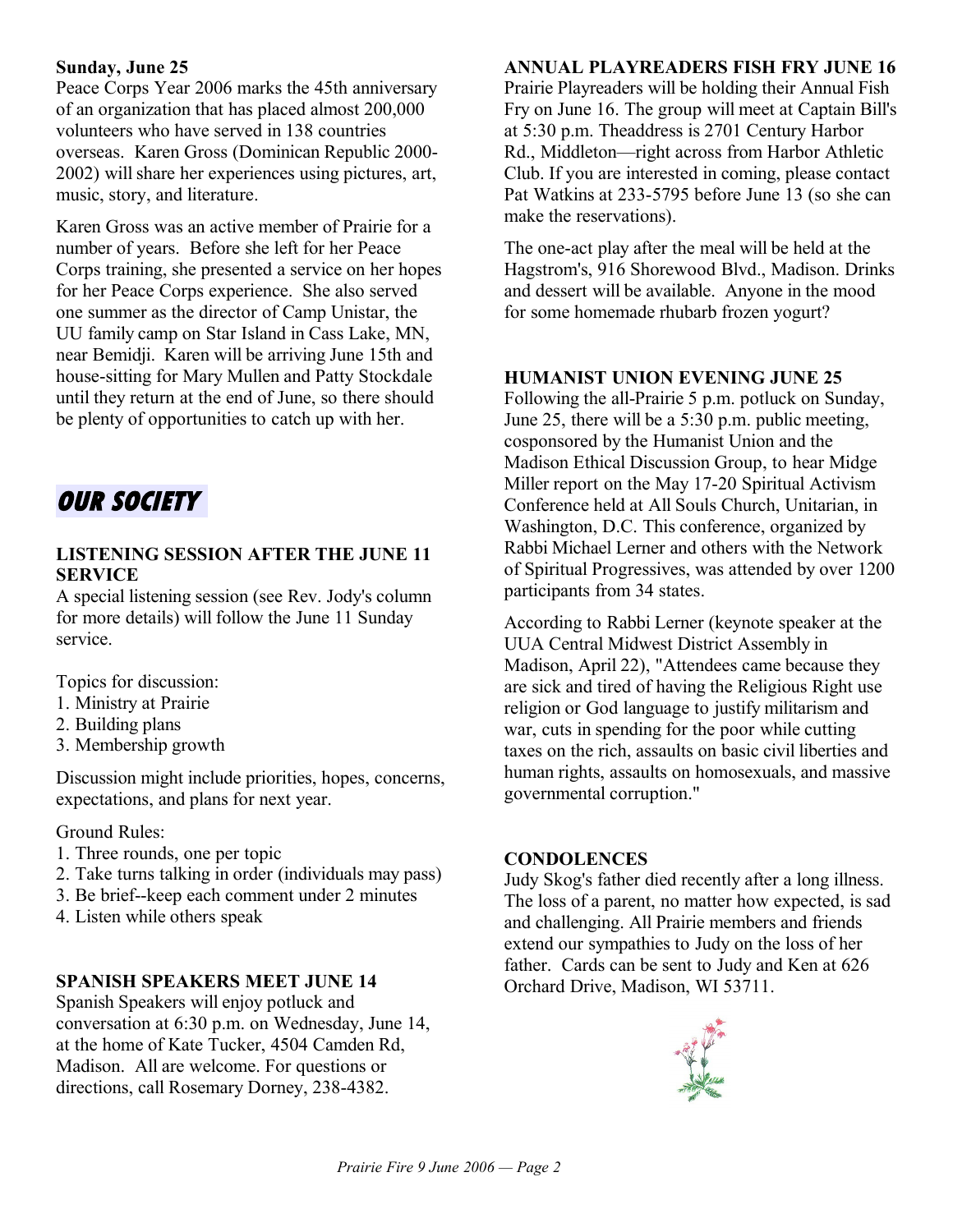### **THE VIEW FROM MY BRANCH**



As previously announced, I will not be returning to serve Prairie next year. If this decision was based on my feelings of caring and respect for you, I could never leave. But, before I speak more of Prairie, I want to tell you a little about what I will be doing.

In mid-May I was asked and accepted a position to serve on the Steering Committee of the Friends of the Committee for the International Peace Council. The Council is based in Madison and was formed in 1995. It includes 23 religious leaders from around the world. The Peace Council includes such people as the Dalai Lama, and Rev. Desmond M. Tutu, former Anglican Archbishop of Cape Town, South Africa. The mission of the Peace Council is to demonstrate that peace is possible, and that effective inter-religious collaboration to make peace, also, is possible.

The work of peacemaking has always been at the center of my ministry. In addition, this appointment will give me experience in a field known as Community Ministry. In Community Ministry, a minister works in institutions in the community that work for justice and concerns for the larger society. At the same time, s/he maintains a membership and involvement with a congregation. Typically, community ministers are chaplains in hospitals and therapists at counseling centers. More and more, they include ministers working at non-profit agencies in such areas as domestic violence, mental health, eco-justice and peace work.

As I said, this opportunity presented itself in May, after the congregational vote inviting me to return and when the Board and I were midway in discussions about next year. I had already signed a contract in April to serve a second year of ministry next year at the Free Congregation of Sauk County. It became clear to me that serving Prairie, the Free Congregation of Sauk County and the Peace Council would make me overcommitted.

As I said, complicating this decision has been you as individuals. Many of you have come to mind as I have struggled with this decision. There have been many wonderful moments with individuals—from counseling sessions, to adult education classes, to designing programs for Prairie, to dialoguing on Sunday mornings. I have had a tussle or two with

some of you. I think we have worked most of those through—let me know if not. I would hope to work through any unresolved moments before I leave. I have made mistakes and undershot or overshot my actions or comments and you have forgiven me and you have done a little of that, also, and I have forgiven you. Congratulations to us all for being human and forgiving of each other. Most of you, in some way, have let me know of your appreciation, or given me feedback that has helped me. I thank you for all of those moments. As I said when I started—if this decision was based on my feelings of caring and respect for you, I could never leave.

Project-wise, it is hard to leave behind the second phase of the Right Relations Task Force. I hope you will carry that forward. It is hard to leave behind the newly invigorated Membership Committee and the work of the Caring Committee. I will miss not being a part of the results of the Communications Committee's hard work on the Web site. (Just last Sunday a mom and her two kids came to church because of the Web site!) The Children's RE Committee is accomplishing so many good things. Working with Rebecca, the new RE Coordinator, was bound to be a pleasure. The Committee on Ministry members has provided strong leadership for Prairie and support to me. Yes, these images and forward progress have made my decision all the harder.

On Prairie's future—I think, and have always thought, that you have a great "possible" future. The potential of Prairie to grow and serve more people in the 150-250 ranges is tremendous. You live in the Madison, WI metropolitan area...a haven for liberal, progressive thought. Also, it is clear you have the capacity to grow and change. For instance...this year you launched a new successful Web site, you integrated a minister into the life of Prairie, you worked towards a strategic plan, you developed a design for a building, you rebuilt the membership committee, you rearticulated your RE staffing and hired a new person, you created a draft of a Right Relations Covenant, and continued your excellent programming for Sundays and RE.

The Board has asked me to work with them in designing next year's plan for moving forward with these concerns. I am pleased to be asked. I will be staying until July 9th and I am looking forward to this work with your leadership.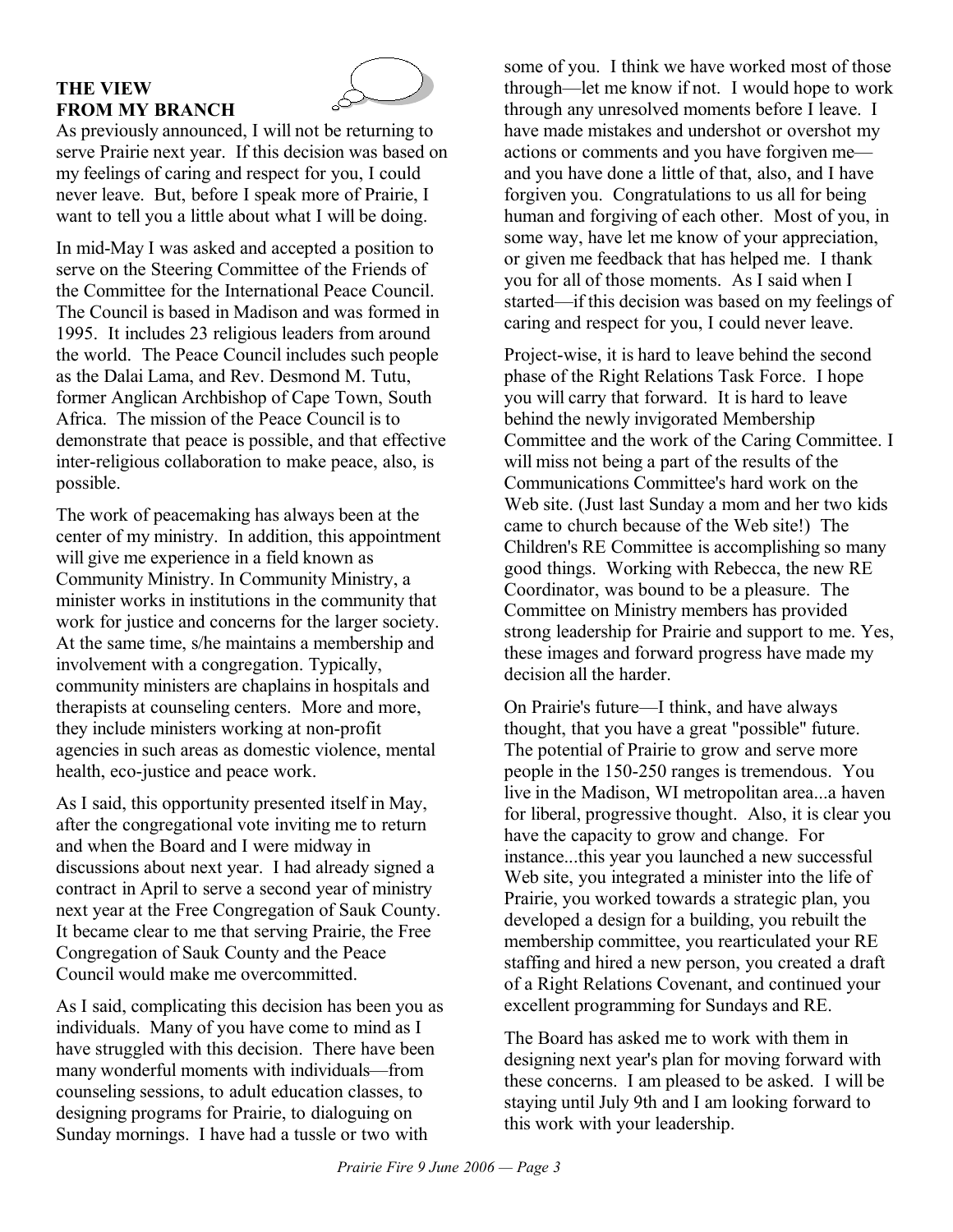Thank you for the honor of serving you this year. Without a congregation, there is no ministry. I have gained a lot as your minister. As human beings, we work together for each other's well being and the well being of the world. I think we did a pretty good job this year—a job that we can be proud of. Thank you for letting me be a part of it.

*The Rev. Jody Whelden Consulting Minister Office: 608-271-8218 Home Office: 608-347-0237*

### **BOOK CLUB MEETS ON JULY 9**

The Egyptian Nobel Prize winner Naguib Mahfouz, was first published in Arabic in 1983. The short novel, *The Journey of Ibn Fattouma*, described variously as a parable, fable, or morality play, is about the search for a humane religion that lives up to its ideals for all classes of people who belong to it. The narrator, Ibn Fattouma, travels to several countries representing different real countries, societies, and religions. As you read, try to identify the places Mahfouz might have had in mind. (148 pages)

Recommended by Mary Mullen, this book was one assigned and discussed in the UW class she took last semester called "Religion in Critical Perspective." Learn about the author at the first URL and look at some discussion questions at the second: http://nextext.com/index.cfm?fuseacdtion=books.res ource&target=worldlit&file=worldlit\_ism\_05.cfm&t ype=student

http://www.randomhouse.com/anchor/catalog/displa y.pperl?isbn=9780385423342&view=rg

### **MISSING SONGBOOKS!**

Members are encouraged to check at home for *Rise Up Singing* books borrowed from the meeting room and upstairs office Sunday, May 14. All are needed for congregational singing. You can purchase copies at local book stores.

Also, individual copies of *Singing the Living Tradition* hymn book and the new songbook supplement are available through the UUA Bookstore at uua.org or by calling 1-800-215-9076.

# **PRAIRIE WEB SITES**

*Society Home Page: [w ww.uupr airie.org](http://www.uuprairie.org/) News Group: groups.yahoo.com/group/prairienews/ Views Group: groups.yahoo.com/group/prairieviews/ Social Action: [socialaction.madisonwi.us](http://socialaction.madisonwi.us/) Humanist Union: [ht tp://hum anist.madisonwi.us](http://humanist.madisonwi.us/) Long Range Planning: [www.execpc.com/~prairieu/](http://www.execpc.com/~prairieu/)*

# **LETTERS**

#### **NEW OFFICE PHONE NUMBER** Dear Folks,

I have decided that I do not need my home office business number. So, I have disconnected it, as of this week. Please use cell phone, 608-347-0237 for all business calls. Thanks.

Jody

*The Rev. Jody Whelden Consulting Minister*

# **UNITARIAN-UNIVERSALIST NEWS**

#### \*\*\*\*\*\*\*\*\*\*\*\*\*\*\*\*\*\*\*\*\*\*\*\*\*\*\*\*\*\*\*\*\*\*\*\*\*\*\*\*\* **JOURNEY TOWARD WHOLENESS NEWS** \*\*\*\*\*\*\*\*\*\*\*\*\*\*\*\*\*\*\*\*\*\*\*\*\*\*\*\*\*\*\*\*\*\*\*\*\*\*\*\*\*

### **Pre-GA Social Justice Gathering for Social Action & Racial Justice Committees**

For the first time, a pre-GA social justice gathering for social action and racial justice (anti-racism, diversity) committee members will share our understandings, resources, and best practices on developing effective and accountable (antioppressive/anti-racist) social justice: Wednesday, June 21, 2-5 p.m., St. Louis Convention Center, known as the America's Center, in Room F.

This gathering will provide an opportunity for UUs working for social justice and racial justice to learn ways we can work together to create accountable social justice programming. The gathering will include a one-hour session with Lead Consultant for JUUST Change, Paula Cole Jones of All Souls Unitarian Church, Washington, DC.